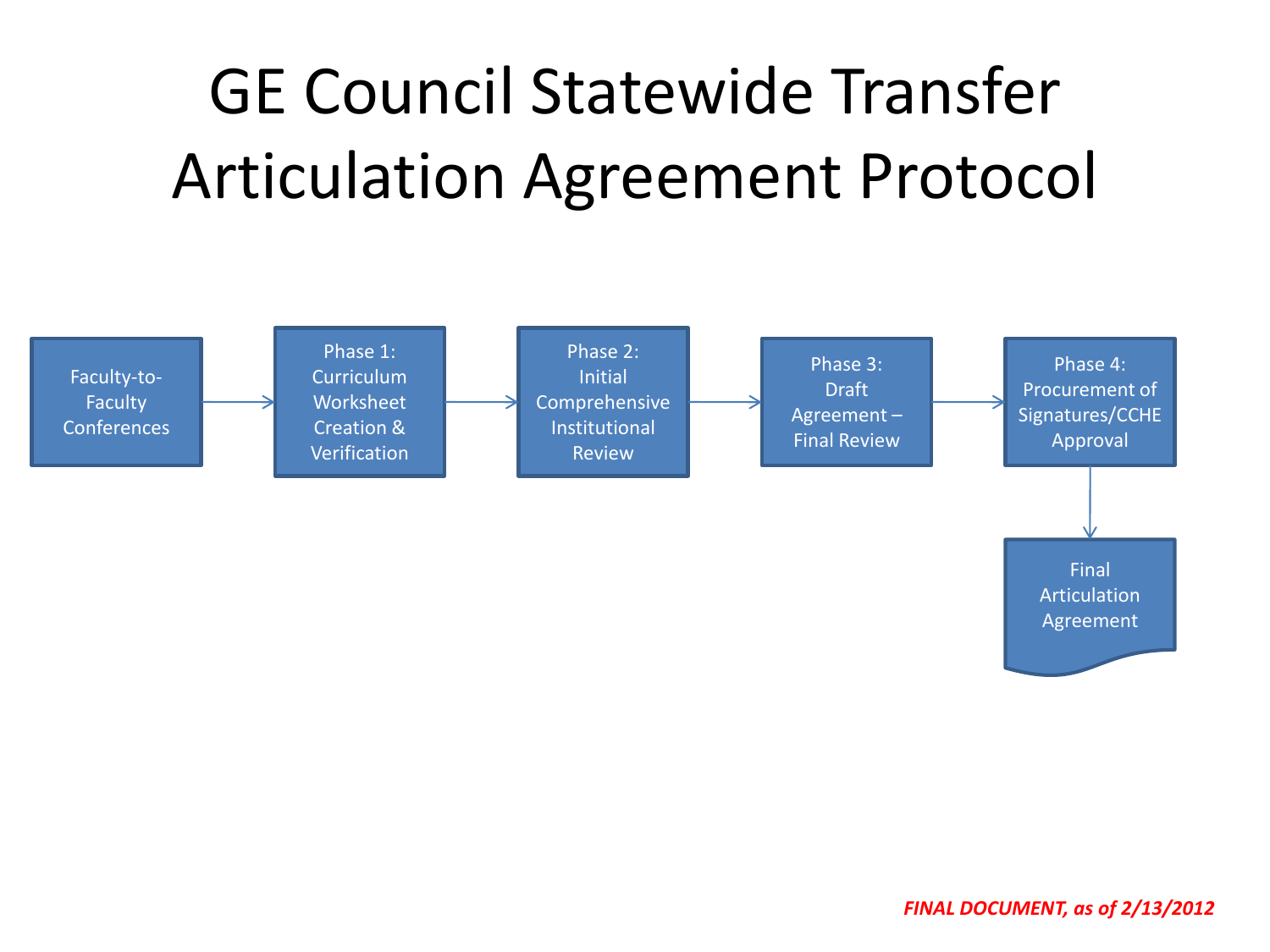## Phase 1: Curriculum Worksheet Creation and Verification

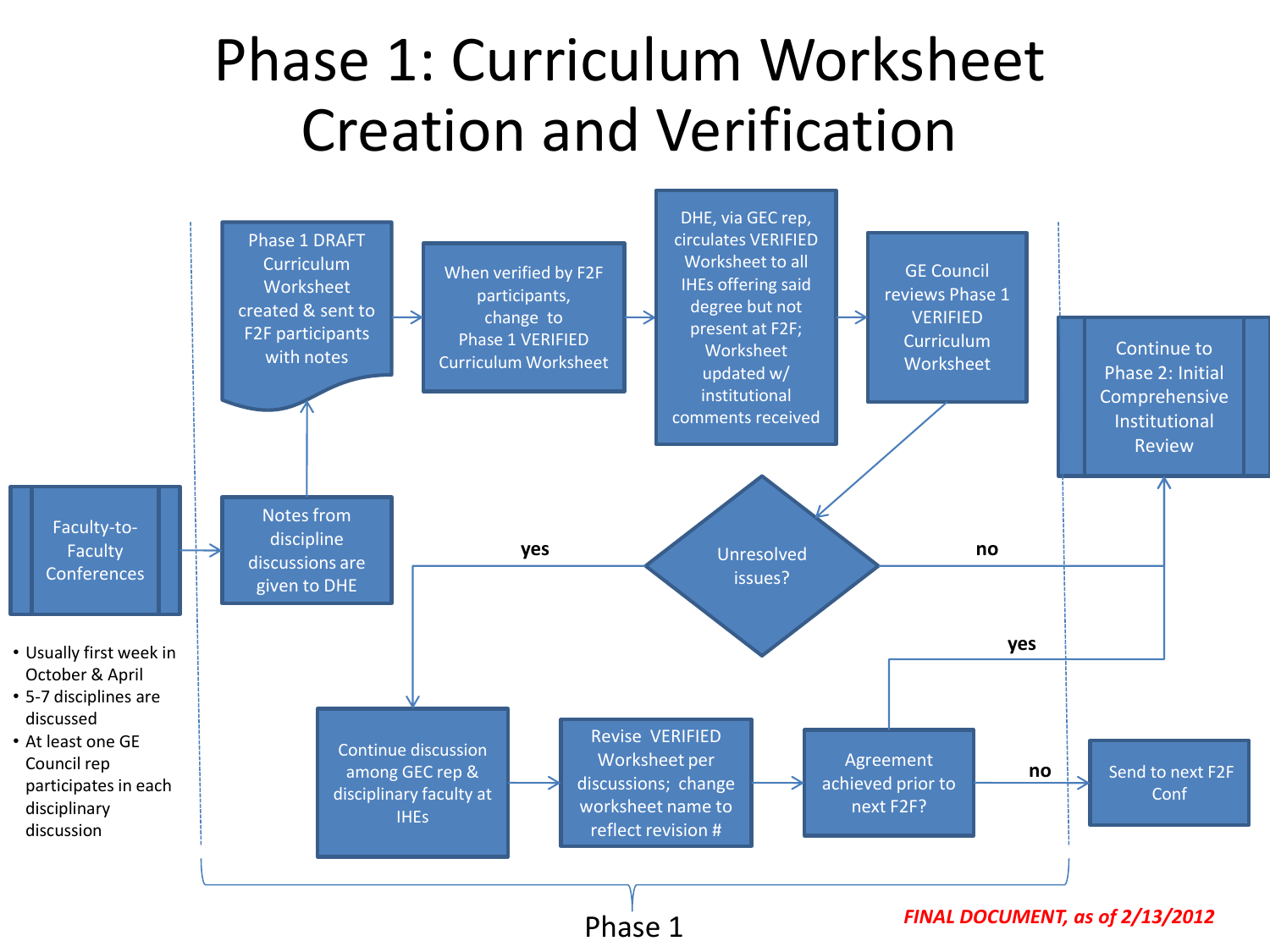#### Phase 2:

#### Initial Comprehensive Institutional Review

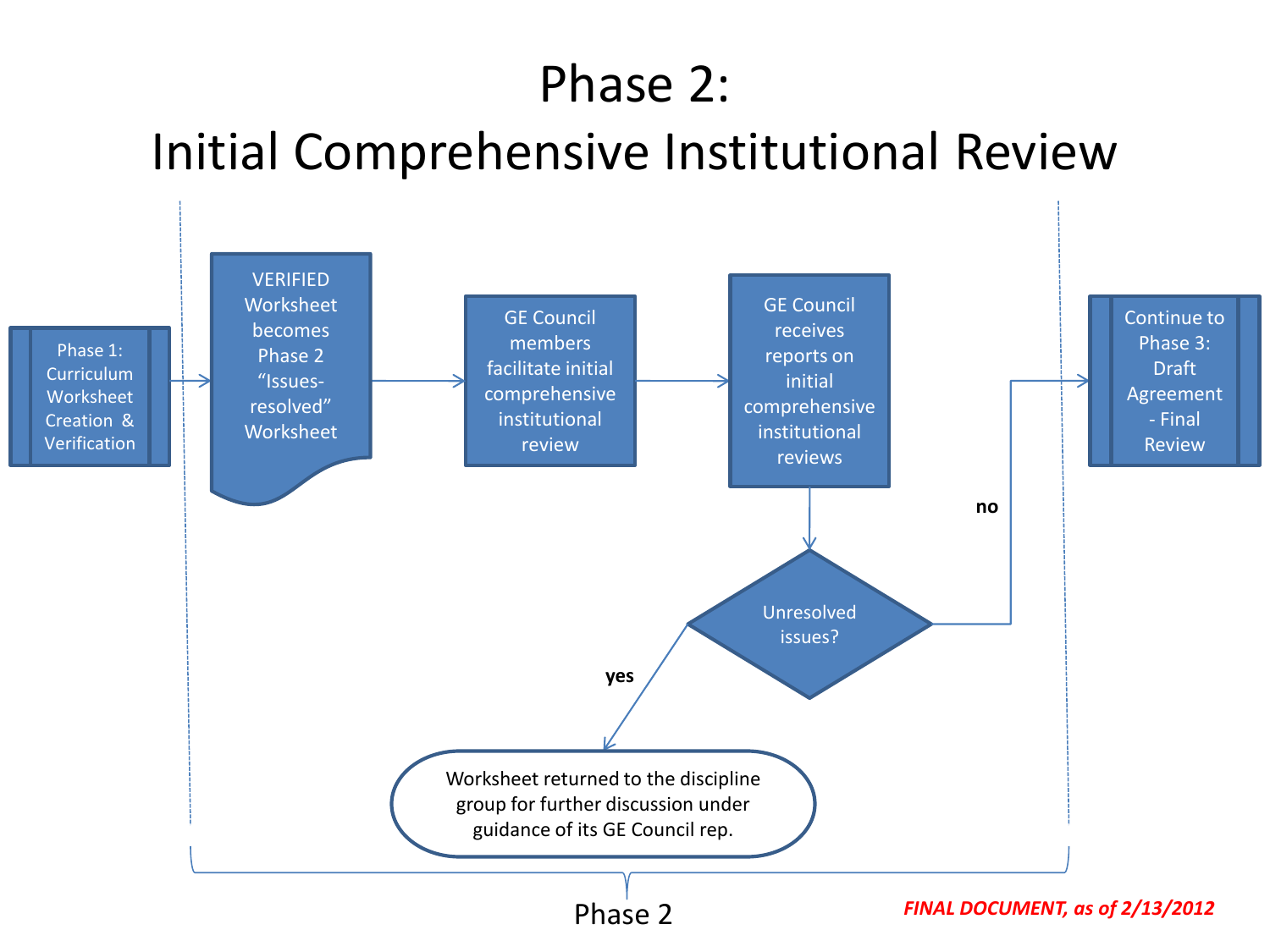### Phase 3: Draft Agreement – Final Review